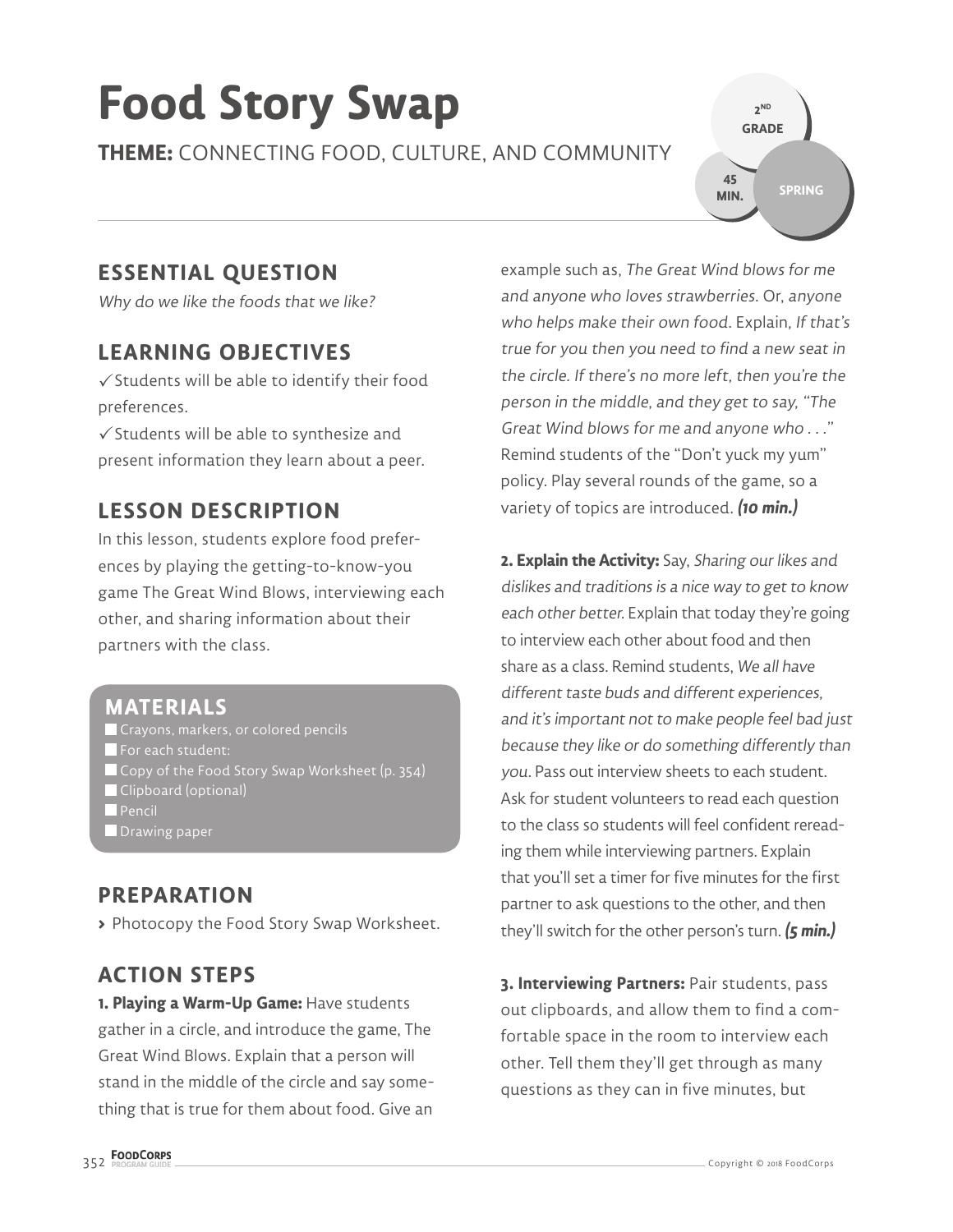it's okay if they don't get to all of them. Set the first five-minute timer and then circulate through the room, listening to interviews and offering support where needed. Then let students know when it's time to switch. **(10 min.)**

**4. Making Visual Representations:** Have students create a visual summary of the information on their interview sheets to share. Have them write their partner's name in the middle, and then illustrate two or more things they learned about their partner. For example, they might draw their favorite snack with a heart around it and the food they try to avoid with an X through it. As students finish, have them partner with other students who have finished to share what they learned about their partner. **(10 min.)**

**5. Sharing Circle:** Gather students in a circle with their artwork displayed in the middle where everyone can see. Have students take a look and then whisper one thing they learned to someone sitting next to them. Then invite three or four students to share. End the circle with a positive observation about the diversity of responses such as, It's really interesting to hear all the different ways our class community enjoys eating food. **(5 min.)**

#### **REFLECTION**

Have students discuss the following questions in small groups, then share with the class: **(5 min.)**

- Why do you think we like certain foods and not others?
- What are some fun, interesting things you learned about your classmates today?
- What was it like to share about your partner instead of sharing about yourself?

## **ADAPTATIONS**

**Extension:** Have students use their interview sheets to write a mini profile of their partner, with two or three sentences they'll decorate. Then bind all the profiles into a class book to enjoy reading together. You might even take pictures of each student to include in the book!

**Literacy Extension:** Read the book I Will Never Not Ever Eat a Tomato by Lauren Child, and have students write and illustrate imaginary stories about their partner's least favorite foods, such as Charlie telling his sister carrots are "orange twiglets from Jupiter," and peas are "green drops from Greenland."

**At Home:** Make extra copies of the worksheet for students to bring home and interview a family member.

# **ACADEMIC CONNECTIONS**

English Language Arts Common Core State Standards

#### **CCSS.ELA-LITERACY.SL.2.1**

Participate in collaborative conversations with diverse partners about grade 2 topics and texts with peers and adults in small and larger groups.

#### **CCSS.ELA-LITERACY.L.2.5**

Demonstrate understanding of word relationships and nuance in word meanings.

#### **CCSS.ELA-LITERACY.L.2.5.A**

Identify real-life connections between words and their use (e.g., describe foods that are spicy or juicy)